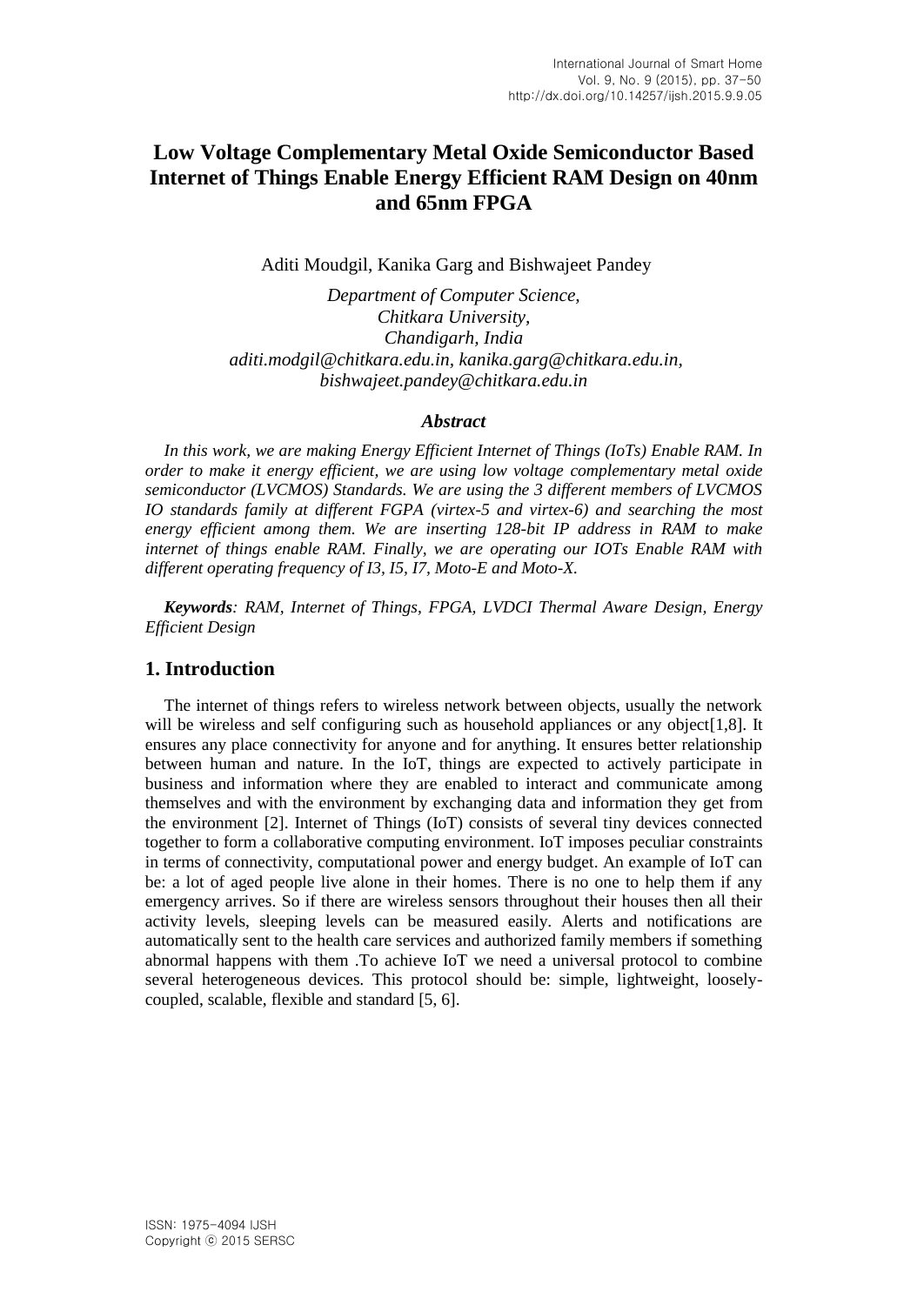

**Figure 1. Different LVCMOS IO Standards**

**LVCMOS** is an acronym for low voltage complementary metal oxide semiconductor [9, 10]. LVCMOS is the most energy efficient one because it is low voltage version of CMOS logic family, which is well-known for its low power dissipation [4, 7]. Depending on the output driver supply voltage (Vcco), there are five types of LVCMOS I/O standard. The Vcco of LVCMOS12, LVCMOS15, LVCMOS18 is 1.2V, 1.5V, 1.8V and.



**Figure 2. Internet of Things Enable RAM**

We have enabled RAM with an IP address IPV6. We have measured I/O power dissipation and leakage power dissipation on different processor frequencies namely (I3, I5, I7, and Motorola) as shown in Table 1.

| Processor | Frequency (GHz) |
|-----------|-----------------|
| I3        | 2.5             |
| I5        | 3.6             |
| I7        | 3.0             |
| Moto-E    | 1.2             |
| $Moto-X$  | 1.7             |



**Figure 3. Components of Energy Efficient IoTs Enable RAM**

# **Table 1. Operating Frequency of Different Processor**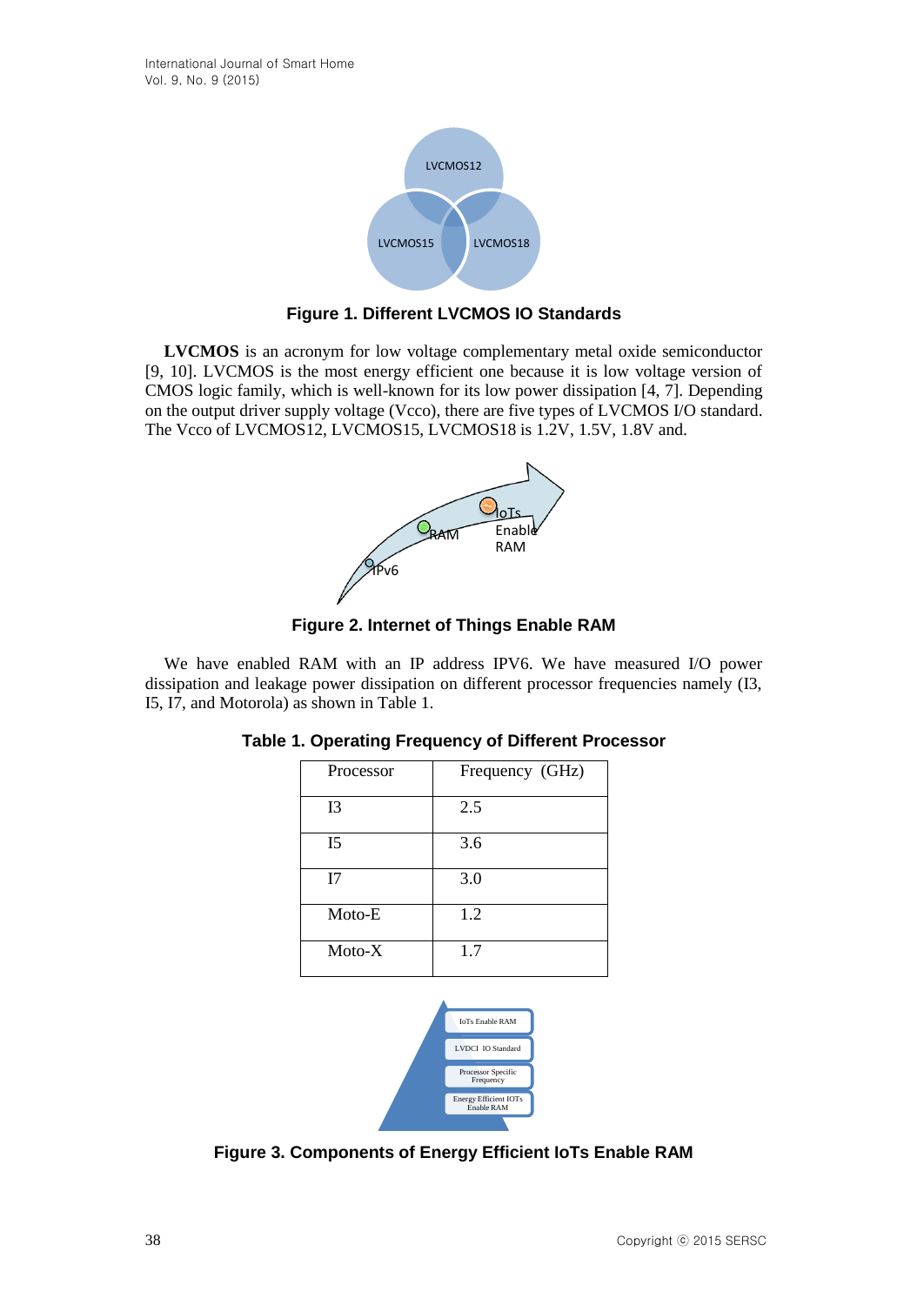As shown in Figure 4, RAM has 32-bit data input along with 16-bit write address and 16-bit read address. In case of read operation, the data stored in RAM at particular location defined by read address will go to data output port. In case of write operation, the data receive at input port will store in RAM at particular location defined by write address.

|                    | RandomAccessMemory |           |
|--------------------|--------------------|-----------|
| dim(31:0)          |                    | dot(31:0) |
| IPv6(127:0)        |                    |           |
| raddr(15:0)        |                    |           |
| waddr(15:0)        |                    |           |
| clk                |                    |           |
| re                 |                    |           |
| we                 |                    |           |
| RandomAccessMemory |                    |           |

**Figure 4. IoTs Enable RAM**

# **2. Thermal and Power Analysis**

We design an IOT enable RAM with an IP version 6 addresses (IPV6). Then we took out power readings using different LVCMOS Standards.

# **Table 2. Clock Power on 65nm and 40nm FPGA for LVCMOS12**

|        | 65nm Virtex-5 | 40nm Virtex-6 |
|--------|---------------|---------------|
| 1.2GHz | 0.061         | 0.057         |
| 1.7GHz | 0.094         | 0.083         |
| 2.5GHz | 0.237         | 0.122         |
| 3.0GHz | 0.417         | 0.146         |
| 3.6GHz | 0.762         | 0.176         |

On 1.2GHz operating frequency, there is 6.55% reduction in clock power when we use Virtex-6 instead of Virtex-5 as shown in Table 2 and Fig 5.



# **Figure 5. Clock Power on 65nm and 40nm FPGA for LVCMOS12**

On 3.6 GHz operating frequency, there is 77.1 % reduction in clock power when we use Virtex-6 instead of Virtex-5 as shown in Table 2 and Fig 5.

| Table 3. Signal Power on 65nm and 40nm FPGA for LVCMOS12 |
|----------------------------------------------------------|
|----------------------------------------------------------|

|        | 65nm Virtex-5 | 40nm Virtex-6 |
|--------|---------------|---------------|
| 1.2GHz | 0.071         | 0.065         |
| 1.7GHz | 0.101         | 0.092         |
| 2.5GHz | 0.149         | 0.132         |
| 3.0GHz | 0.178         | 0.159         |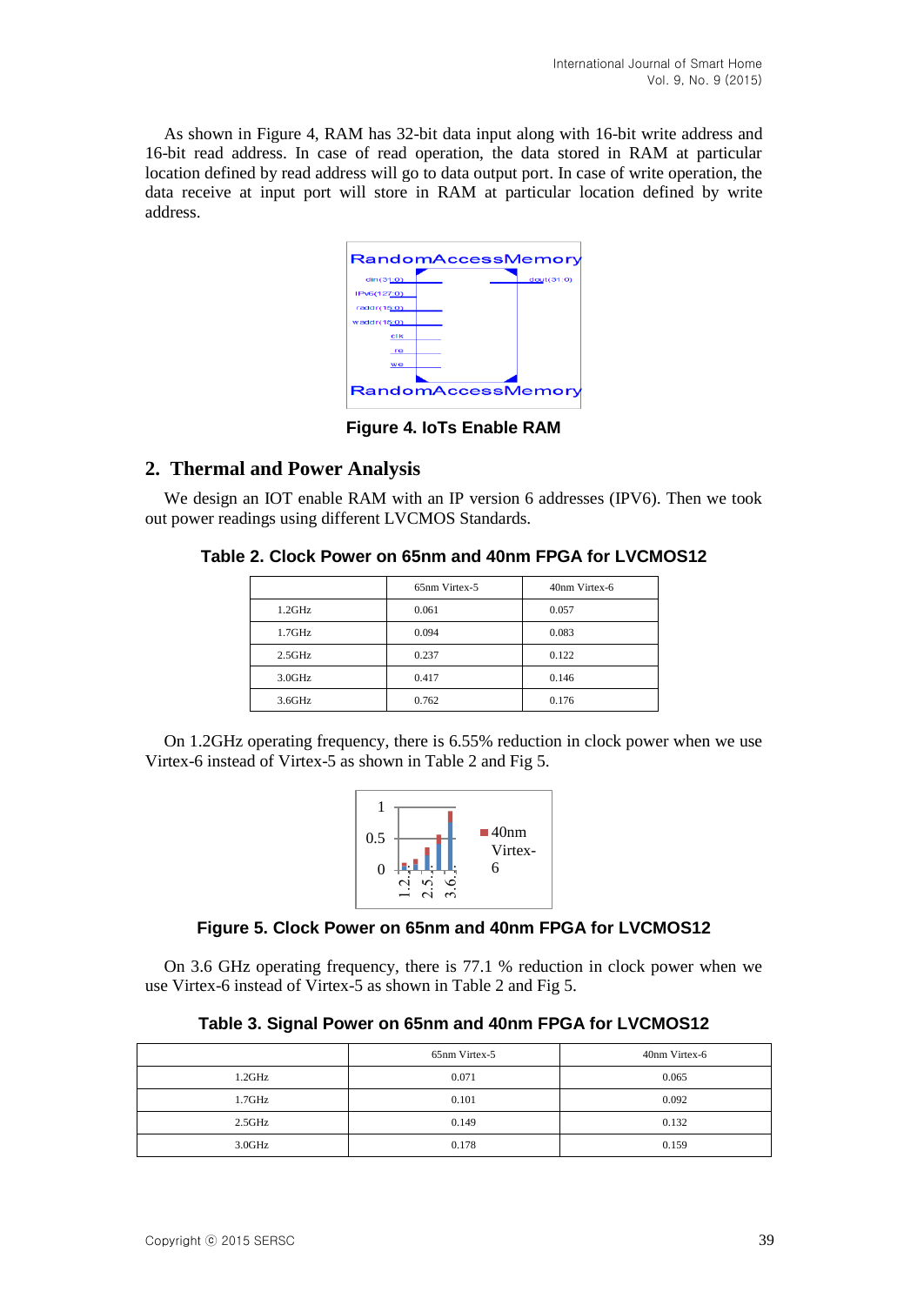On 1.2GHz operating frequency, there is 8.45% reduction in Signal power when we use Virtex-6 instead of Virtex-5 as shown in Table 3 and Fig 6.



# **Figure 6. Signal Power on 65nm and 40nm FPGA for LVCMOS12**

On 3.6 GHz operating frequency, there is 11.21% reduction in Signal power when we use Virtex-6 instead of Virtex-5 as shown in Table 3 and Fig 6.

|        | 65 <sub>nm</sub> Virtex-5 | 40nm Virtex-6 |
|--------|---------------------------|---------------|
| 1.2GHz | 0.008                     | 0.018         |
| 1.7GHz | 0.011                     | 0.026         |
| 2.5GHz | 0.016                     | 0.038         |
| 3.0GHz | 0.019                     | 0.046         |
| 3.6GHz | 0.023                     | 0.055         |

**Table 4. IO Power on 65nm and 40nm FPGA for LVCMOS12**

On 1.2 GHz operating frequency, there is 55.55% reduction in I/O power when we use Virtex-5 instead of Virtex-6 as shown in Table 4 and Fig 7.





On 3.6 GHz operating frequency, there is 32.72% reduction in I/O power when we use Virtex-5 instead of Virtex-6 as shown in Table 4 and Fig 7.

**Table 5. BRAMs Power on 65nm and 40nm FPGA for LVCMOS12**

|        | 65nm Virtex-5 | 40nm Virtex-6 |
|--------|---------------|---------------|
| 1.2GHz | 2.577         | 2.927         |
| 1.7GHz | 3.651         | 4.147         |
| 2.5GHz | 5.370         | 6.098         |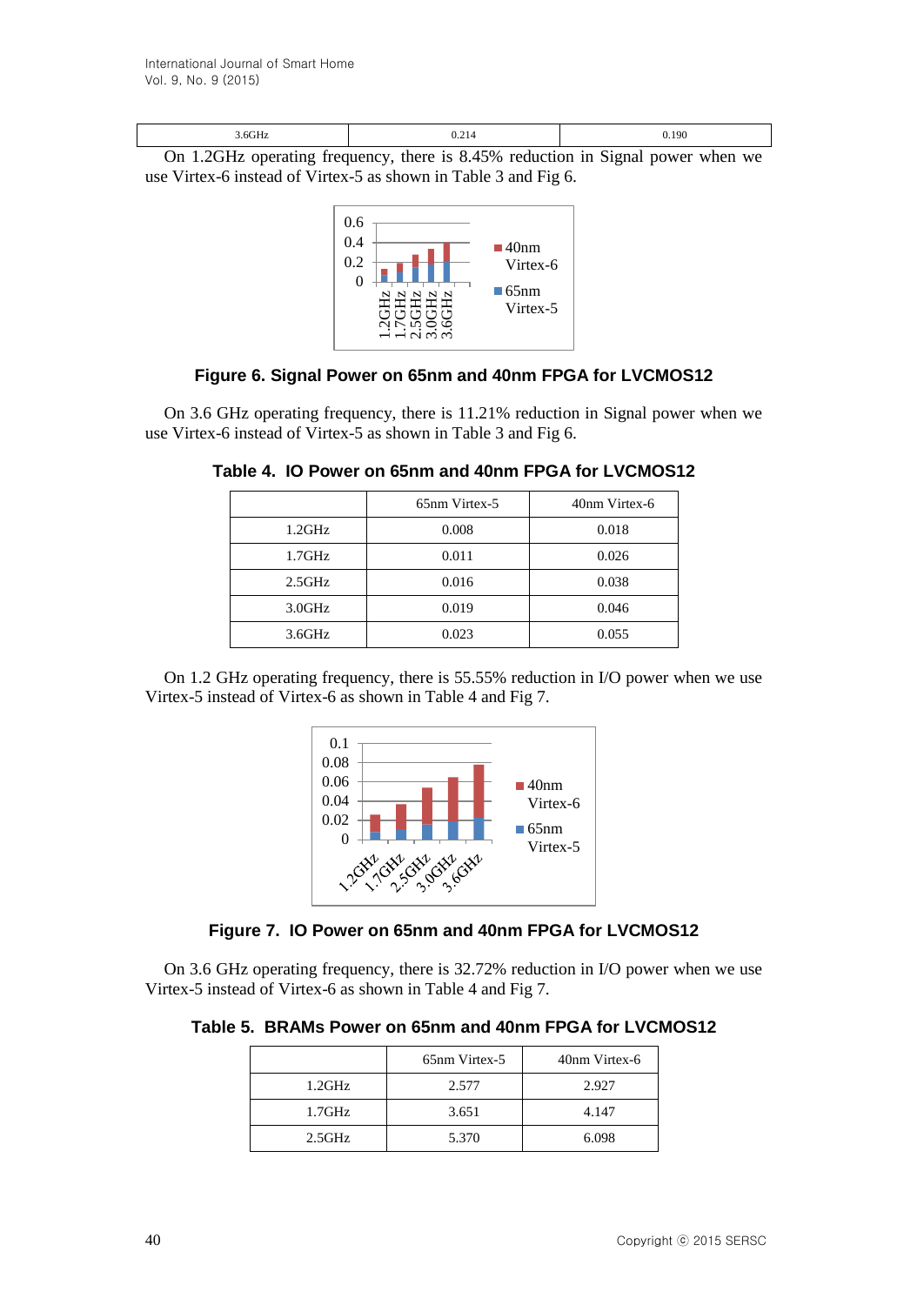| 3.0GHz | 6.444 | 7.318 |
|--------|-------|-------|
| 3.6GHz | 7.732 | 2782  |

On 1.2 GHz operating frequency, there is 12.19% reduction in BRAM's power when we use Virtex-5 instead of Virtex-6 as shown in Table 5 and Fig 8.



## **Figure 8. BRAMs Power on 65nm and 40nm FPGA for LVCMOS12**

On 3.6 GHz operating frequency, there is 11.95% reduction in BRAMs power when we use Virtex-5 instead of Virtex-6 as shown in Table 5 and Fig 8.

| Table 5. Leakage Power on 65nm and 40nm FPGA for LVCMOS12 |
|-----------------------------------------------------------|
|-----------------------------------------------------------|

|        | 65nm Virtex-5 | 40nm Virtex-6 |
|--------|---------------|---------------|
| 1.2GHz | 0.562         | 0.787         |
| 1.7GHz | 0.579         | 0.822         |
| 2.5GHz | 0.610         | 0.881         |
| 3.0GHz | 0.631         | 0.921         |
| 3.6GHz | 0.661         | 0.972         |

On 1.2 GHz operating frequency, there is 28.5% reduction in leakage power when we use Virtex-5 instead of Virtex-6 as shown in Table 6 and Fig 9.



## **Figure 9. Leakage Power on 65nm and 40nm FPGA for LVCMOS12**

On 3.6 GHz operating frequency, there is 31.99% reduction in leakage power when we use Virtex-5 instead of Virtex-6 as shown in Table 6 and Fig 9.

**Table 6. Total Power on 65nm and 40nm FPGA for LVCMOS12**

|        | 65nm Virtex-5 | 40nm Virtex-6 |
|--------|---------------|---------------|
| 1.2GHz | 3.279         | 3.855         |
| 1.7GHz | 4 437         | 5.171         |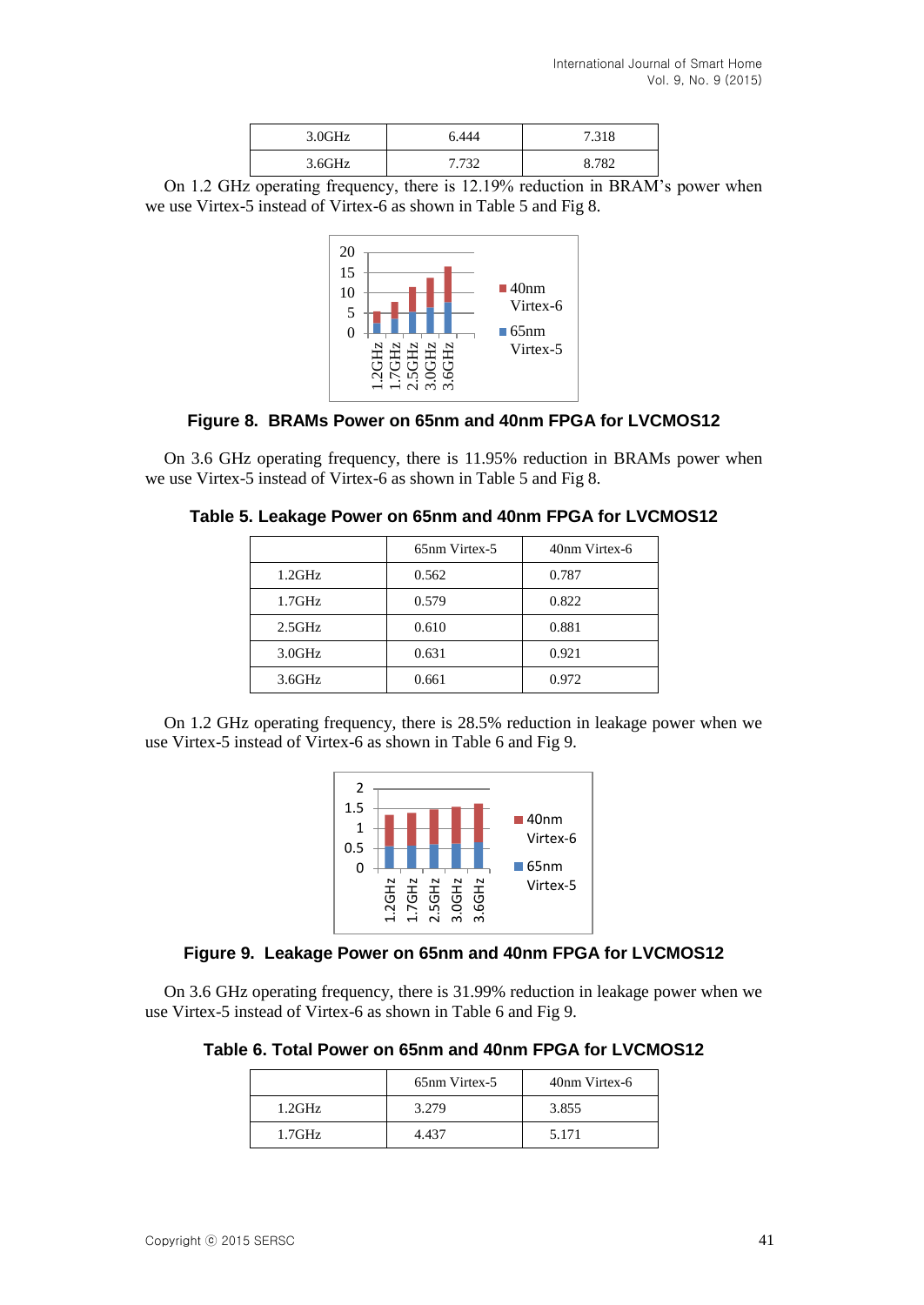| 2.5GHz | 6.380 | 7.273  |
|--------|-------|--------|
| 3.0GHz | 7.689 | 8.591  |
| 3.6GHz | 9.392 | 10.176 |

On 1.2 GHz operating frequency, there is 14.94% reduction in total power when we use Virtex-5 instead of Virtex-6 as shown in Table 7 and Fig 10.



**Figure 10. Total Power on 65nm and 40nm FPGA for LVCMOS12**

On 3.2 GHz operating frequency, there is 7.7% reduction in total power when we use Virtex-5 instead of Virtex-6 as shown in Table 7 and Fig 10.

|  |  |  |  | Table 7. Clock Power on 65nm and 40nm FPGA for LVCMOS15 |
|--|--|--|--|---------------------------------------------------------|
|--|--|--|--|---------------------------------------------------------|

|                 | 65nm Virtex-5 | 40nm Virtex-6 |
|-----------------|---------------|---------------|
| $1.2\text{GHz}$ | 0.061         | 0.057         |
| 1.7GHz          | 0.094         | 0.083         |
| 2.5GHz          | 0.237         | 0.122         |
| 3.0GHz          | 0.417         | 0.146         |
| 3.6GHz          | 0.762         | 0.176         |

On 3.6 GHz operating frequency, there is 6.5% reduction in clock power when we use Virtex-6 instead of Virtex-5 as shown in Table 8 and Fig 11.



## **Figure 11. Clock Power on 65nm and 40nm FPGA for LVCMOS15**

On 3.6 GHz operating frequency, there is 76.9% reduction in Signal power when we use Virtex-6 instead of Virtex-5 as shown in Table 8 and Fig 11.

**Table 8. Signal Power on 65nm and 40nm FPGA for LVCMOS15**

|        | 65nm Virtex-5 | 40nm Virtex-6 |
|--------|---------------|---------------|
| 1.2GHz | 0.071         | 0.065         |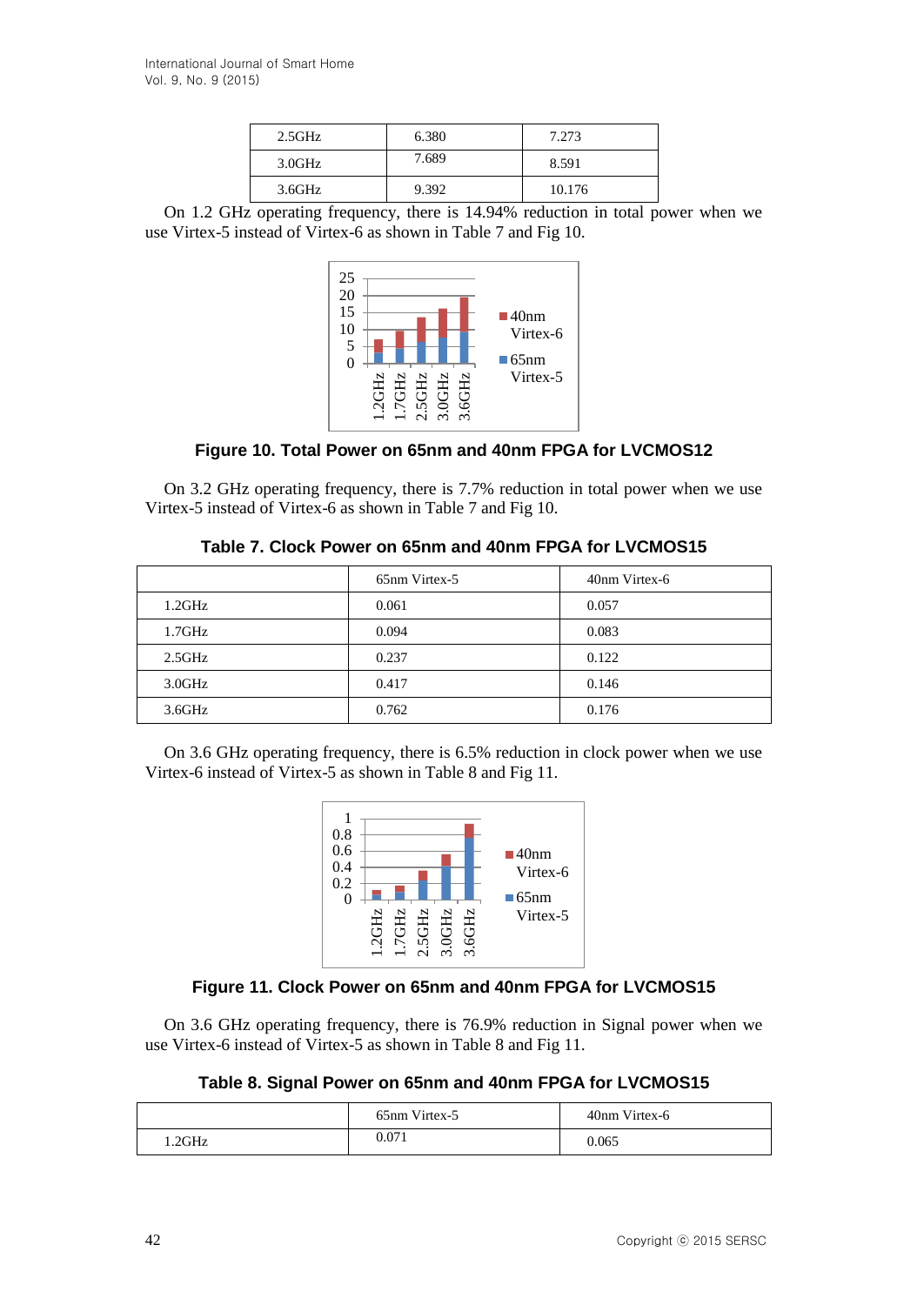| 1.7GHz          | 0.101 | 0.092 |
|-----------------|-------|-------|
| $2.5\text{GHz}$ | 0.149 | 0.132 |
| 3.0GHz          | 0.178 | 0.159 |
| 3.6GHz          | 0.214 | 0.190 |

On 1.2 GHz operating frequency, there is 8.4% reduction in Signal power when we use Virtex-6 instead of Virtex-5 as shown in Table 9 and Fig 12.



**Figure 12. Signal Power on 65nm and 40nm FPGA for LVCMOS15**

On 3.6 GHz operating frequency, there is 11.21% reduction in Signal power when we use Virtex-6 instead of Virtex-5 as shown in Table 9 and Fig 12.

|        | 65nm Virtex-5 | 40nm Virtex-6 |
|--------|---------------|---------------|
| 1.2GHz | 0.008         | 0.018         |
| 1.7GHz | 0.011         | 0.026         |
| 2.5GHz | 0.016         | 0.038         |
| 3.0GHz | 0.019         | 0.046         |
| 3.6GHz | 0.023         | 0.055         |

**Table 9. IO Power on 65nm and 40nm FPGA for LVCMOS15**

On 1.2 GHz operating frequency, there is 55.55% reduction in I/O power when we use Virtex-5 instead of Virtex-6 as shown in Table 10 and Fig 13.



# **Figure 13. IO Power on 65nm and 40nm FPGA for LVCMOS15**

On 3.6 GHz operating frequency, there is 32.72% reduction in I/O power when we use Virtex-5 instead of Virtex-6 as shown in Table 10 and Fig 13.

**Table 10. BRAMs Power on 65nm and 40nm FPGA for LVCMOS15**

|        | 65nm Virtex-5 | 40nm Virtex-6 |
|--------|---------------|---------------|
| 1.2GHz | רדא ר<br>ا ل  | 2.927         |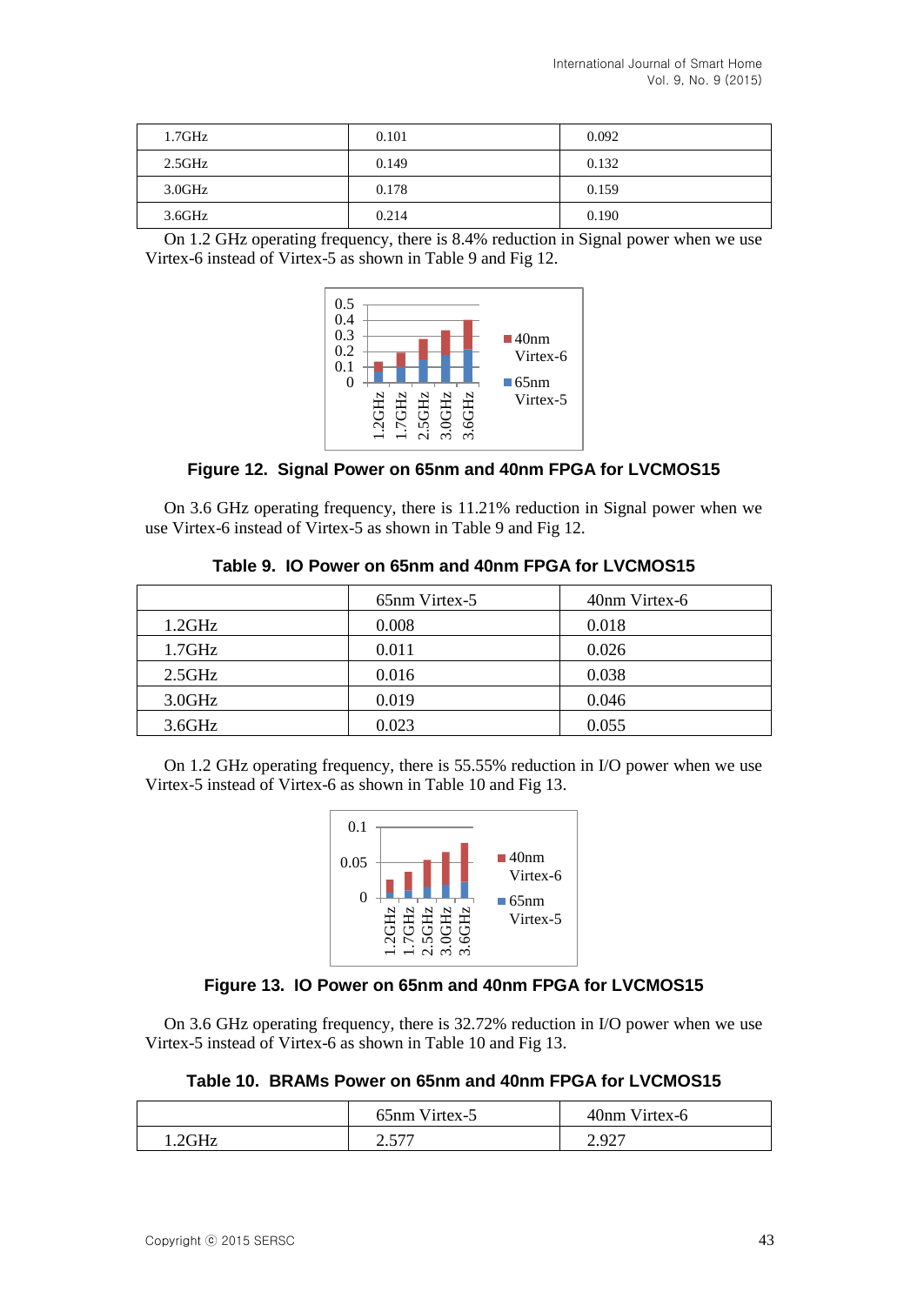| 1.7GHz            | 3.651 | 4.147 |
|-------------------|-------|-------|
| 2.5GHz            | 5.370 | 6.098 |
| $3.0\mathrm{GHz}$ | 6.444 | 7.318 |
| 3.6GHz            | 7.732 | 8.782 |

On 1.2 GHz operating frequency, there is 11.95% reduction in BRAM's power when we use Virtex-5 instead of Virtex-6 as shown in Table 11 and Fig 14.



**Figure 14. BRAMs Power on 65nm and 40nm FPGA for LVCMOS15**

On 3.6 GHz operating frequency, there is 11.95% reduction in BRAM's power when we use Virtex-5 instead of Virtex-6 as shown in Table 11 and Fig 14.

|        | 65nm Virtex-5 | 40nm Virtex-6 |
|--------|---------------|---------------|
| 1.2GHz | 0.563         | 0.787         |
| 1.7GHz | 0.580         | 0.822         |
| 2.5GHz | 0.610         | 0.882         |
| 3.0GHz | 0.632         | 0.921         |
| 3.6GHz | 0.661         | 0.972         |

**Table 11. Leakage Power on 65nm and 40nm FPGA for LVCMOS15**

On 1.2 GHz operating frequency, there is 28.4% reduction in leakage power when we use Virtex-5 instead of Virtex-6 as shown in Table 12 and Fig 15.



# **Figure 15. Leakage Power on 65nm and 40nm FPGA for LVCMOS15**

On 3.6 GHz operating frequency, there is 31.99% reduction in leakage power when we use Virtex-5 instead of Virtex-6 as shown in Table 12 and Fig 15.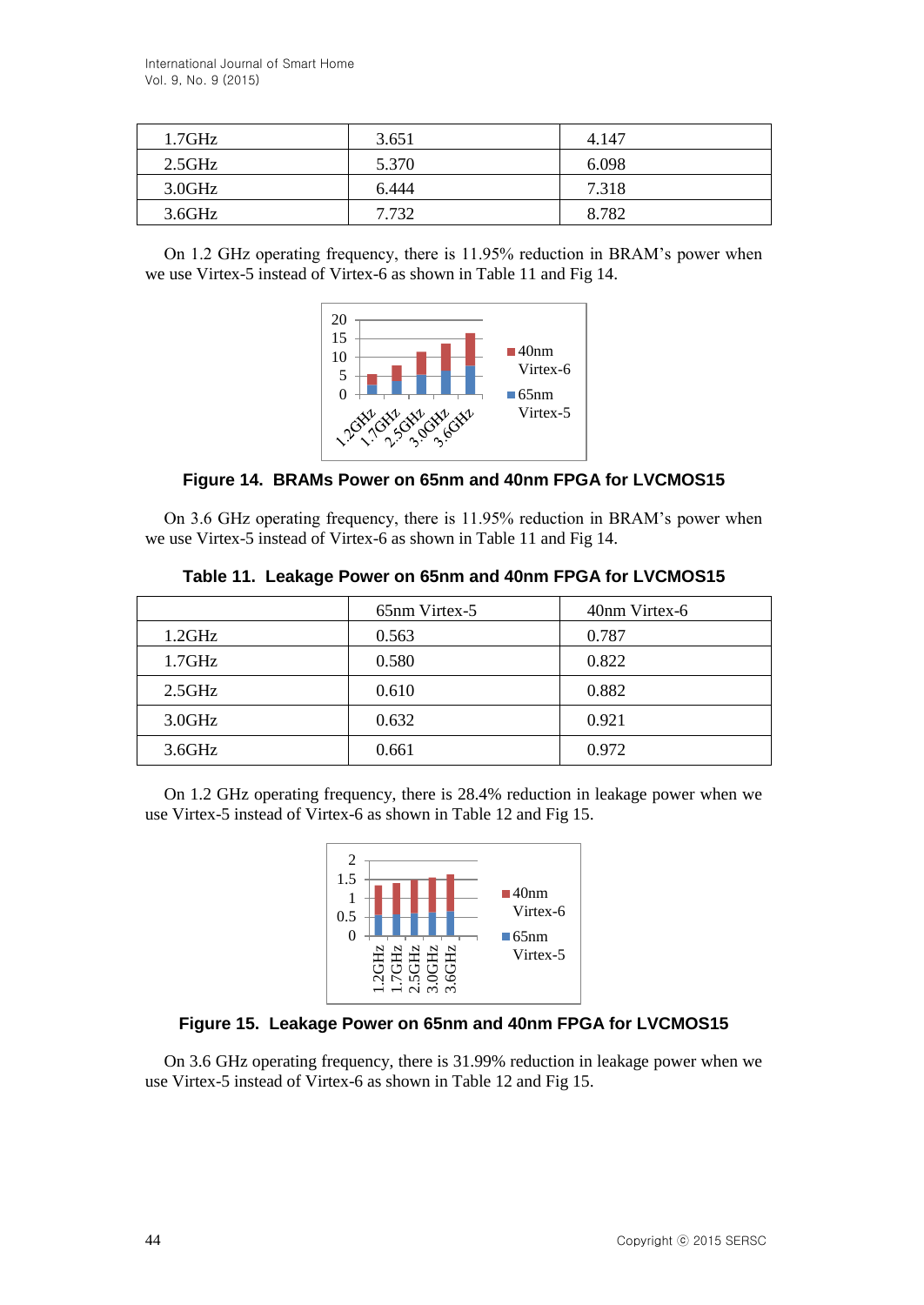|        | 65nm Virtex- | 40nm Virtex- |
|--------|--------------|--------------|
|        |              |              |
| 1.2GHz | 3.280        | 3.856        |
| 1.7GHz | 4.437        | 5.171        |
| 2.5GHz | 6.381        | 7.273        |
| 3.0GHz | 7.689        | 8.592        |
| 3.6GHz | 9.392        | 10.176       |

**Table 12. Total Power on 65nm and 40nm FPGA for LVCMOS15**

On 1.2 GHz operating frequency, there is 14.9% reduction in total power when we use Virtex-5 instead of Virtex-6 as shown in Table 13 and Fig 16.



# **Figure 16. Total Power on 65nm and 40nm FPGA for LVCMOS15**

On 3.6 operating frequency, there is 7.7% reduction in Tootle power when we use Virtex-5 instead of Virtex-6 as shown in Table 13 and Fig 16.

|           | 65nm Virtex- | 40nm Virtex- |
|-----------|--------------|--------------|
|           |              |              |
| 1.2GHz    | 0.061        | 0.057        |
| 1.7GHz    | 0.094        | 0.083        |
| $2.5$ GHz | 0.237        | 0.122        |
| 3.0GHz    | 0.417        | 0.146        |
| 3.6GHz    | 0.762        | 0.176        |

**Table 13. Clock Power on 65nm and 40nm FPGA for LVCMOS18**

On 1.2 operating frequency, there is 6.5 % reduction in clock power when we use Virtex-6 instead of Virtex-5 as shown in Table 14 and Fig 17.



**Figure 17. Clock Power on 65nm and 40nm FPGA for LVCMOS18**

On 3.6 operating frequency, there is 76.9 % reduction in clock power when we use Virtex-6 instead of Virtex-5 as shown in Table 14 and Fig 17.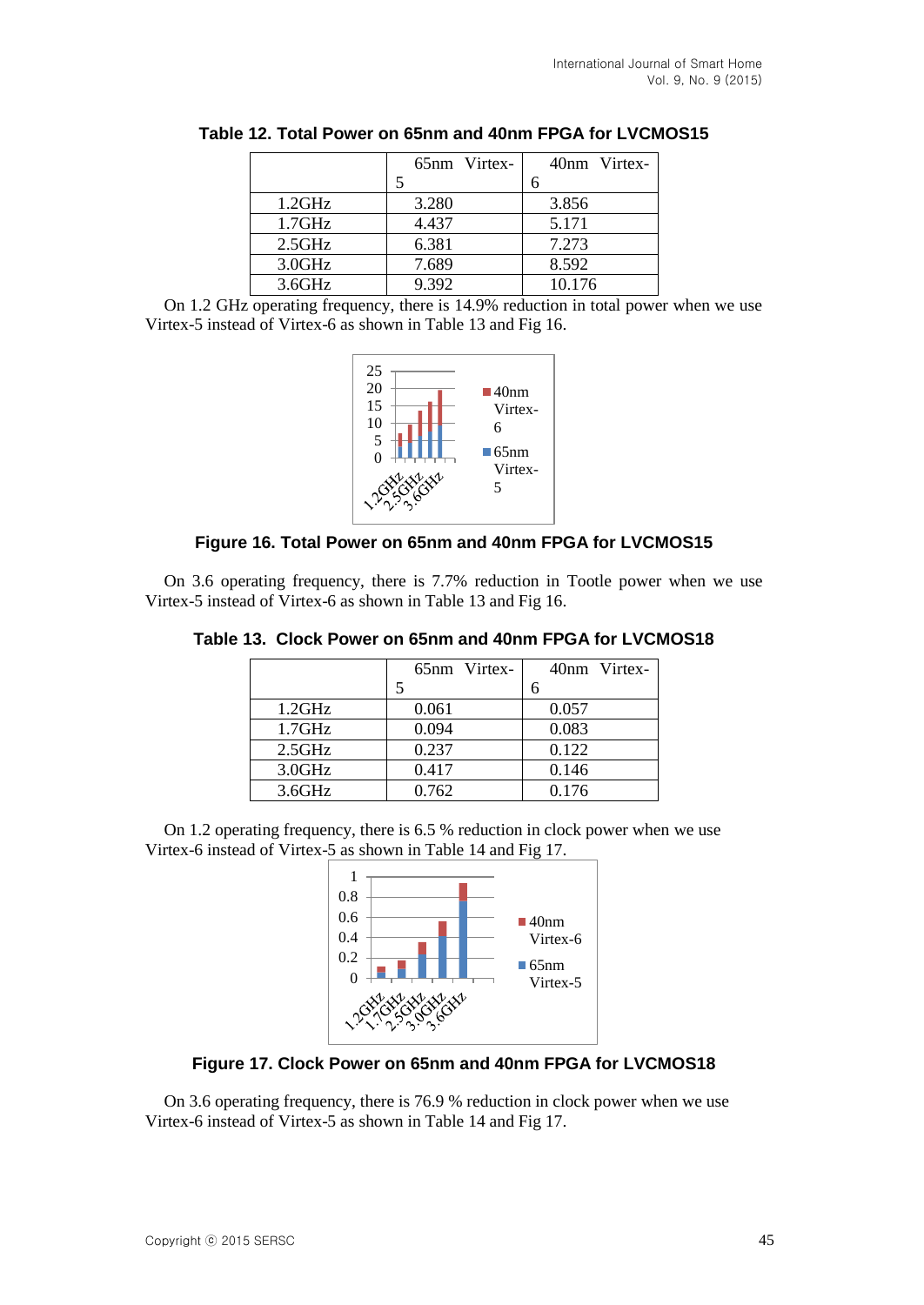|        | 65nm Virtex-5 | 40nm Virtex-6 |
|--------|---------------|---------------|
| 1.2GHz | 0.071         | 0.065         |
| 1.7GHz | 0.101         | 0.092         |
| 2.5GHz | 0.149         | 0.132         |
| 3.0GHz | 0.178         | 0.159         |
| 3.6GHz | 0.214         | 0.190         |

|  |  | Table 14. Signal Power on 65nm and 40nm FPGA for LVCMOS18 |
|--|--|-----------------------------------------------------------|
|--|--|-----------------------------------------------------------|

On 1.2 operating frequency, there is 8.4 % reduction in Signal power when we use Virtex-6 instead of Virtex-5 as shown in Table 15 and Fig 18.



# **Figure 18. Signal Power on 65nm and 40nm FPGA for LVCMOS18**

On 1.2 operating frequency, there is 8.4 % reduction in Signal power when we use Virtex-6 instead of Virtex-5 as shown in Table 15 and Fig 18.

|        | 65 <sub>nm</sub> Virtex-5 | 40nm Virtex-6 |
|--------|---------------------------|---------------|
| 1.2GHz | 0.008                     | 0.018         |
| 1.7GHz | 0.011                     | 0.026         |
| 2.5GHz | 0.016                     | 0.038         |
| 3.0GHz | 0.019                     | 0.046         |
| 3.6GHz | 0.023                     | 0.055         |

**Table 15. IO Power on 65nm and 40nm FPGA for LVCMOS18**

On 1.2 operating frequency, there is 55.5 % reduction in I/O power when we use Virtex-6 instead of Virtex-5 as shown in Table 16 and Fig 19.



# **Figure 19. IO Power on 65nm and 40nm FPGA for LVCMOS18**

On 3.6 operating frequency, there is 58.18 % reduction in I/O power when we use Virtex-6 instead of Virtex-5 as shown in Table 16 and Fig 19.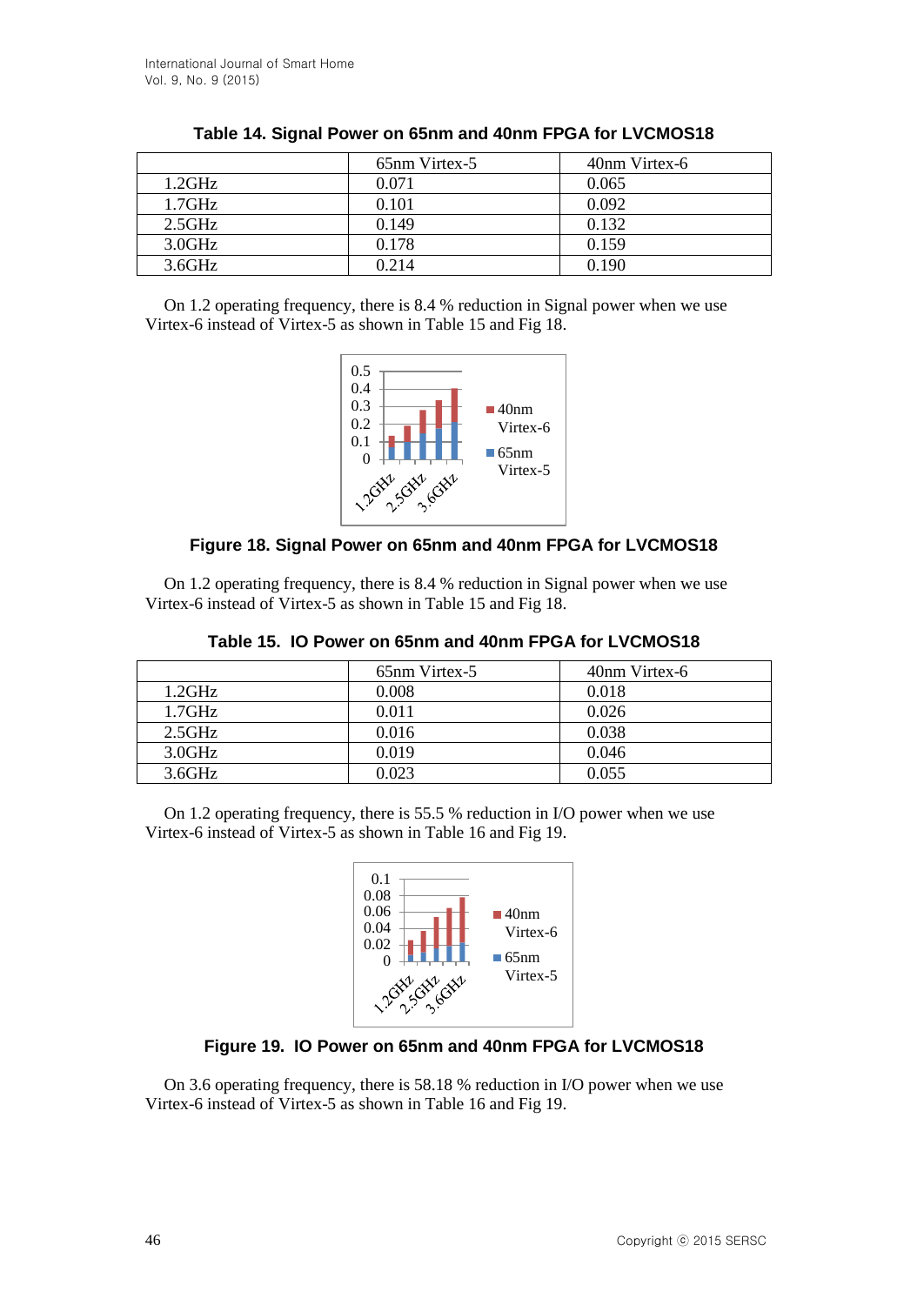|           | 65nm Virtex- | 40nm Virtex- |
|-----------|--------------|--------------|
|           |              |              |
| 1.2GHz    | 2.577        | 2.927        |
| $1.7$ GHz | 3.651        | 4.147        |
| 2.5GHz    | 5.370        | 6.098        |
| 3.0GHz    | 6.444        | 7.318        |
| 3.6GHz    | 7.732        | 8.182        |

**Table 16. BRAMs Power on 65nm and 40nm FPGA for LVCMOS18**

On 1.2 operating frequency, there is 11.95 % reduction in BRAM's power when we use Virtex-5 instead of Virtex-6 as shown in Table 17 and Fig 20.



## **Figure 20. BRAMs Power on 65nm and 40nm FPGA for LVCMOS18**

On 3.6 operating frequency, there is 5.4% reduction in BRAM's power when we use Virtex-5 instead of Virtex-6 as shown in Table 17 and Fig 20.

|        | 65nm Virtex- | 40nm Virtex- |
|--------|--------------|--------------|
|        |              | 6            |
| 1.2GHz | 0.563        | 0.788        |
| 1.7GHz | 0.580        | 0.822        |
| 2.5GHz | 0.611        | 0.882        |
| 3.0GHz | 0.632        | 0.922        |
| 3.6GHz | 0.662        | 0.972        |

**Table 17. Leakage Power on 65nm and 40nm FPGA for LVCMOS18**

On 1.2 operating frequency, there is 28.55 % reduction in Leakage power when we use Virtex-5 instead of Virtex-6 as shown in Table 18 and Fig 21.



**Figure 21. Leakage Power on 65nm and 40nm FPGA for LVCMOS18**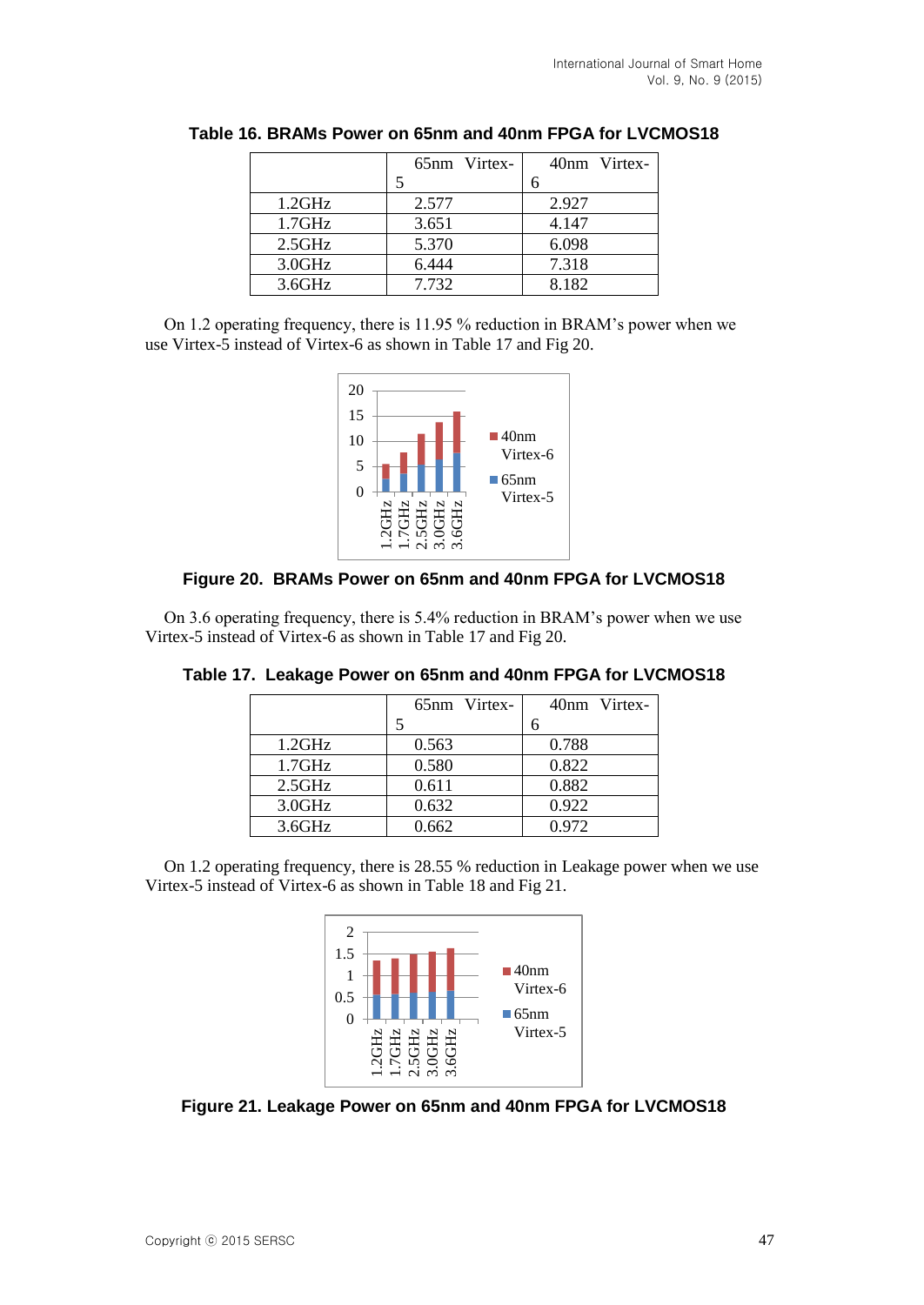On 3.6 operating frequency, there is 31.8 % reduction in Leakage power when we use Virtex-5 instead of Virtex-6 as shown in Table 18 and Fig 21.

|           | 65nm Virtex- | 40nm Virtex- |
|-----------|--------------|--------------|
|           |              |              |
| 1.2GHz    | 3.281        | 3.856        |
| $1.7$ GHz | 4.438        | 5.172        |
| $2.5$ GHz | 6.382        | 7.274        |
| 3.0GHz    | 7.690        | 8.592        |
| 3.6GHz    | 9.393        | 10.176       |

**Table 18. Total Power on 65nm and 40nm FPGA for LVCMOS18**

On 1.2 operating frequency, there is 14.93 % reduction in Total power when we use Virtex-6 instead of Virtex-5 as shown in Table 19 and Fig 22.



**Figure 22. Total Power on 65nm and 40nm FPGA for LVCMOS18**

On 3.6 operating frequency, there is 7.6 % reduction in Total power when we use Virtex-6 instead of Virtex-5 as shown in Table 19 and Fig 22.

# **3. Conclusion**

We observed that on 3.6 operating frequency, there is 7.6 % reduction in Total power when we use Virtex-6 instead of Virtex-5 in Total power dissipation. So we can conclude that Virtex-5 is least efficient and Virtex-5 is most efficient FPGA when we use LVCMOS as an I/O standard.

# **4. Future Scope**

Like LVCMOS 15 & LVMOS 18 standards we can use HSTL, GTLP, GTL, PCIX, PCI33, PCI66 and many more I/O standards for making an energy efficient RAM. We can use FPGA Virtex- 4, instead of Virtex-5, Virtex- 6 as well. We can test these I/O standards on different frequencies .So there are many I/O standards and FPGA's by which we can design energy efficient Internet of Things enabled RAM.

# **References**

#### **Conference Proceedings**

[1] K. Kaur, B. Pandey, J. Kumar, A. Jain and P. Kaur, "Internet of Things Enabled Energy Efficient Green Communication on FPGA", IEEE 6th International Conference on Computational Intelligence and Communication Networks (CICN), Udaipur, **(2014)** November 14-16.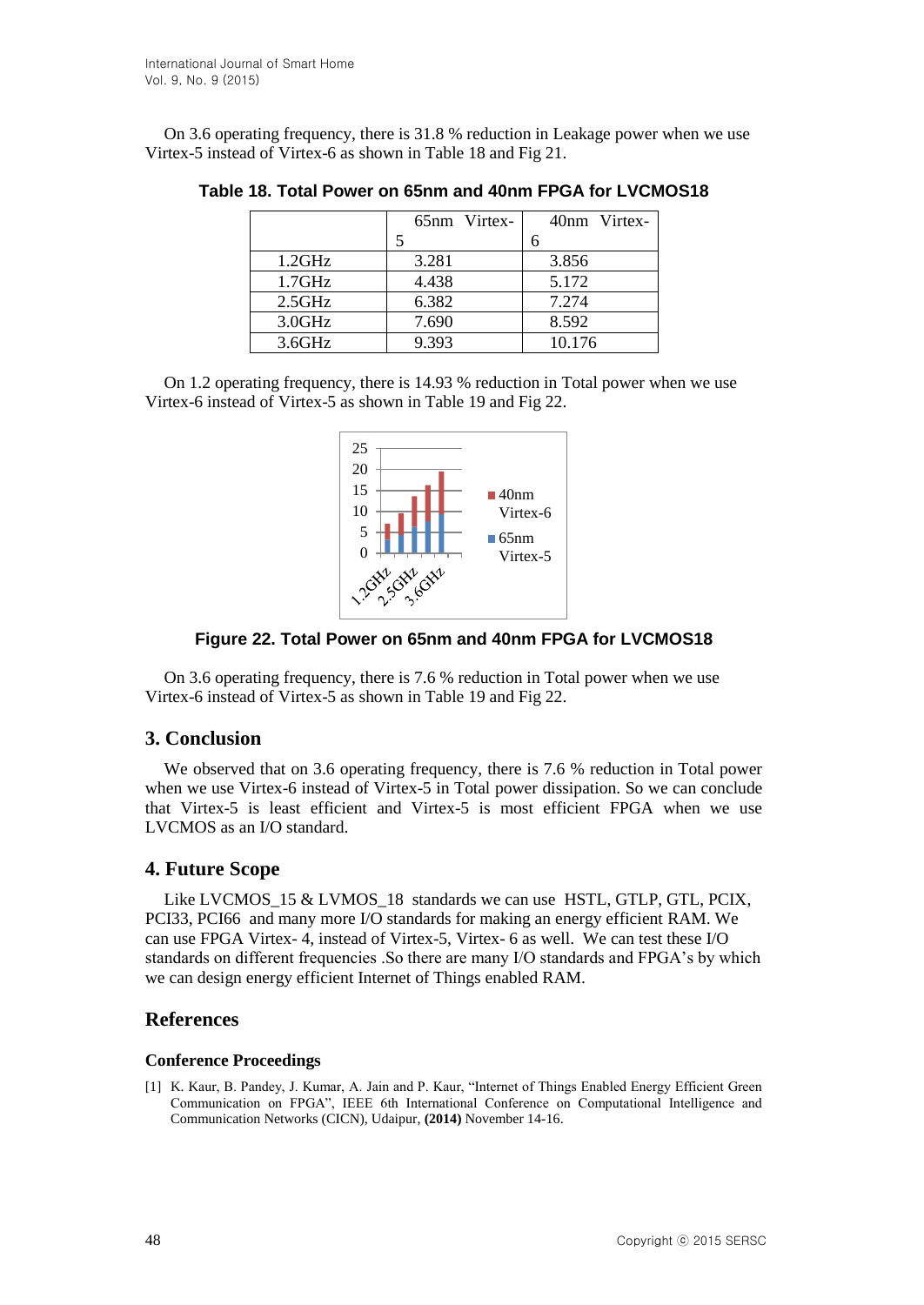- [2] D. Singh, B. Pandey, D. Baghel, J. Yadav and M. Pattanaik, "Clock Gated Low Power Memory Implementation on 40nm FPGA", IEEE International Conference on Computational Intelligence and Communication Networks (CICN), Mathura, **(2013)**.
- [3] G. D. Abowd, G. R. Hayes, G. Iachello, J. A. Kientz, S. N. Patel and M. M. Stevens, "Prototypes and paratypes, Designing mobile and ubiquitous computing applications", IEEE Pervasive Computing.
- [4] S. Dabbas, *et. al*, "Design of Power Optimized Memory Circuit Using High Speed Transceiver Logic IO Standard on 28nm Field Programmable Gate Array", IEEE Intl Conf. on Reliability Optimization & Information Technology (ICROIT), Faridabad, **(2014)** February 6-8.
- [5] T. Kumar, M. M. Limbu, A. Kumar, B. Pandey and T. Das, "Simulation of HSTL IO Standard Based Energy Efficient Frame Buffer For Digital Image Processor", IEEE Intl Conf on Robotics & Emerging Allied Technologies in Engineering (iCREATE), **(2014)**.
- [6] E. Welbourne, *et al*, "Building the Internet of Things using RFID", IEEE Internet Computing, IEEE Computer Society, **(2009)** May/June.
- [7] G. Kortuem, *et al*., "Smart Objects as building blocks of Internet of things", IEEE Internet Computing, IEEE Computer Society, **(2010)** Jan/Feb.
- [8] T. Kumar, B. Pandey, T. Das and M. A. Rahman, "SSTL Based Green Image ALU Design on different FPGA", IEEE International conference on Green Computing, Communication and Conservation of Energy(ICGCE), **(2013**) December 12-14.

#### **Journal Article**

[9] D. Singh, B. Pandey and M. Pattanaik, "IO Standard Based Low Power Design of RAM and Implementation on FPGA", Journal of Automation and Control Engineering, vol. 1.4, **(2013)**.

## **Authors**



**Kanika Garg**, She completed 4 Year Bachelor of Technology in Computer Science and Engineering from Ambala College of Engineering and Applied Research (ACE&AR) in 2013. Currently, she is pursuing M.E. from Chitkara University, Punjab Campus. Her area of Interest is Internet of Things Enable Design, Energy Efficient Design, Low Power Design, High Performance Computing, Green Computing and Embedded System. She has successfully published two research papers in "Bilingual International Conference on Information Technology: Yesterday, Today, and Tomorrow" organized by Defence Scientific Information & Documentation Centre (**DESIDOC**). DESIDOC is a subsidiary of Defence Research and Development Organisation (DRDO) under Defence Ministry of Government of India. Her paper also got acceptance in IEEE International Conference on "Computing for Sustainable Global Development" (**INDIACOM**), at Bharti Vidyapeeth in Delhi. She is Chief Scientist in Gyancity Research Lab. She has done joint research in energy efficient and thermal aware domain with Aalborg University, Denmark and Jaypee University of Information Technology, Noida. She has taken responsibility of many managerial and administrative roles in university placement and training programmes.